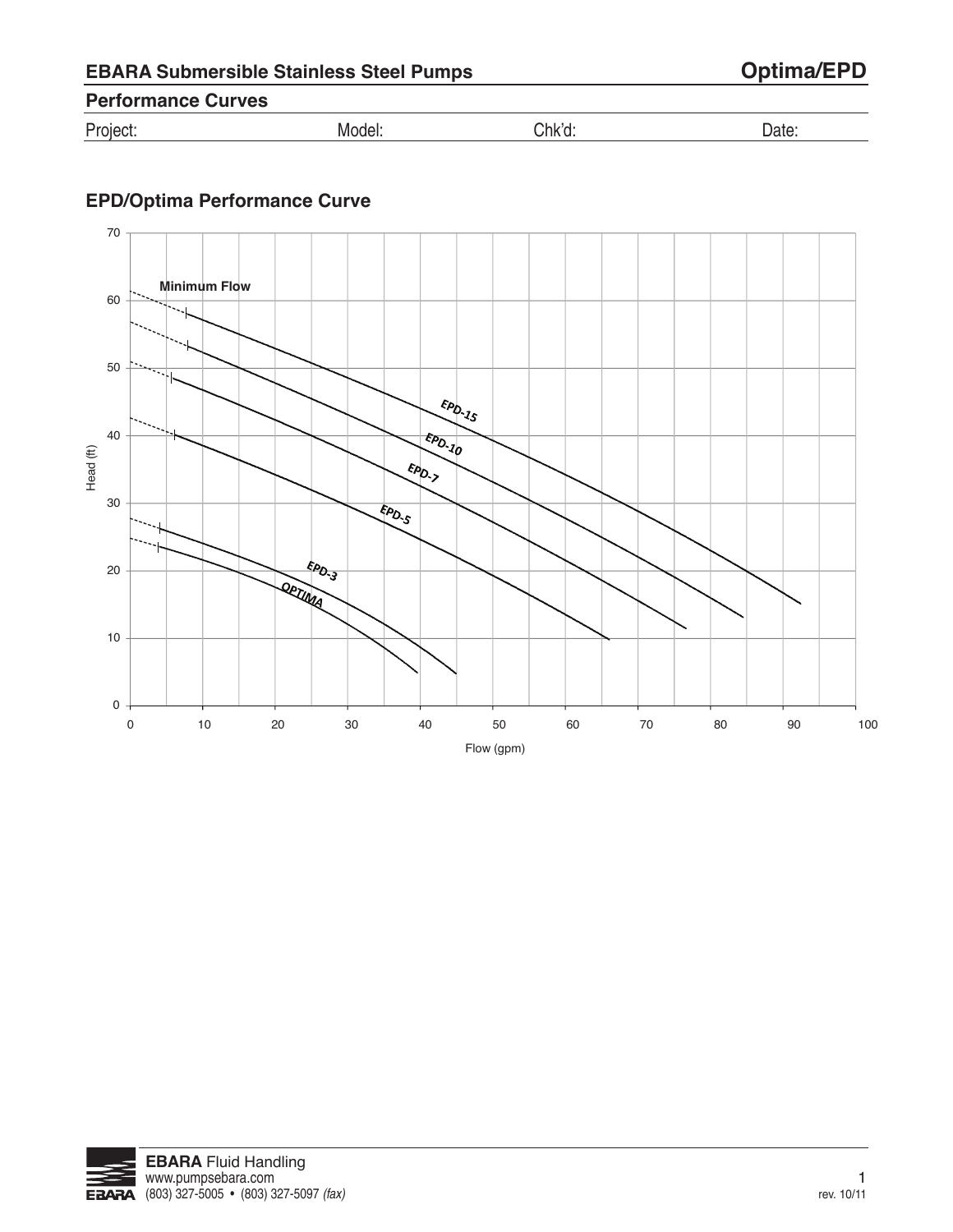

0 5 10 15 20 25 30 35 40 45 50

**FLOW (gpm)** 

 $\mathbf 0$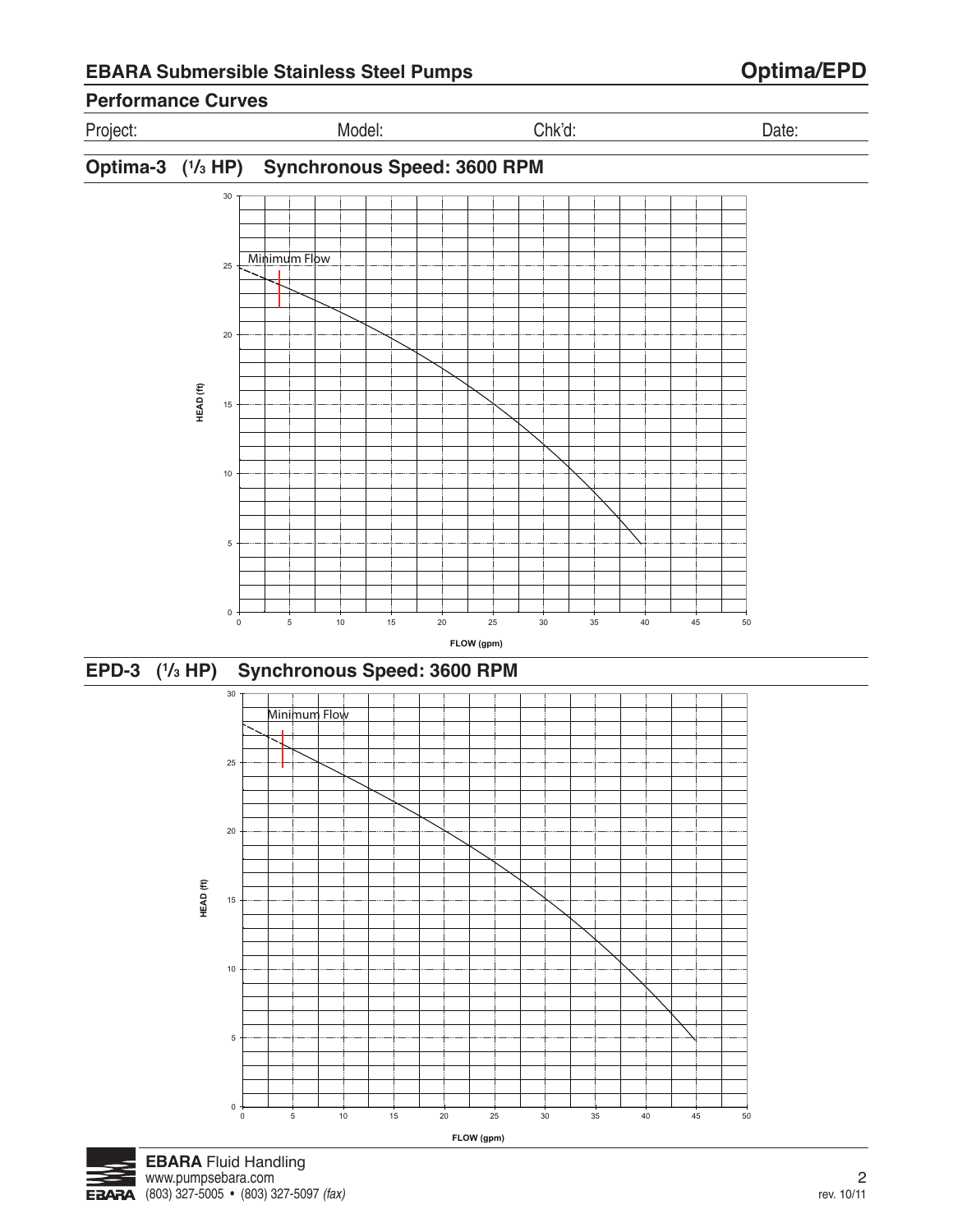## **Performance Curves**